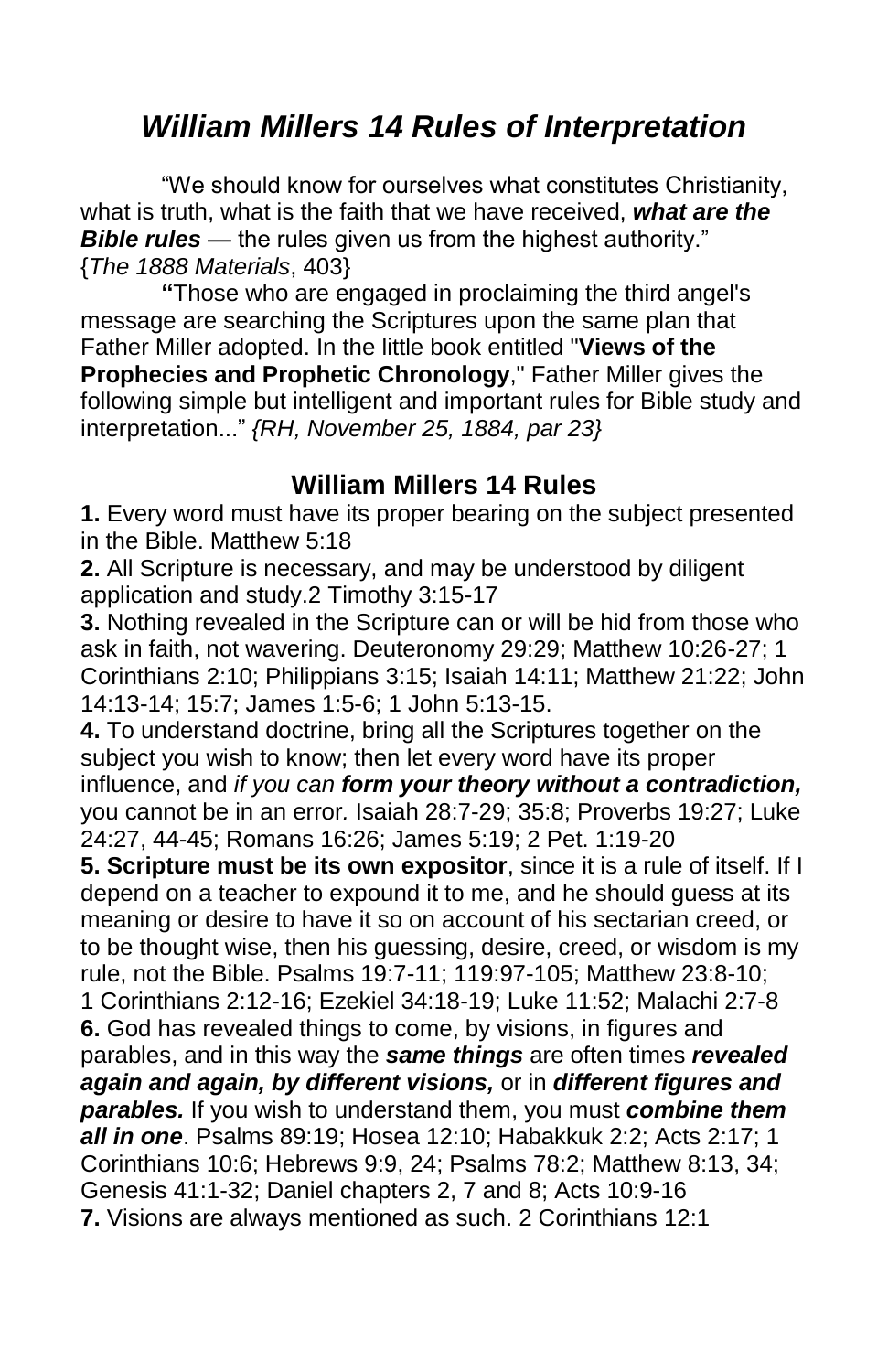#### **Rules 8-13 that especially apply to Daniel 11**

*8. Figures always have a figurative meaning,* and are used much in prophecy to represent future things, times and events, such as: Mountains meaning governments, beasts meaning kingdoms, waters meaning people, lamps, meaning Word of God, day meaning year. Daniel 2:35, 44; 7:8, 17; Revelation 17:1, 15; Psalms 119:105; Ezekiel 4:6

*9. Parables are used* as comparison to illustrate subjects, and must be explained *in the same way as figures*, by the subject and Bible. Mark 4:13

*10. Figures* sometimes have *two or more different significations;* as day is used in a figurative sense to represent three different periods of time: *Indefinite, definite, a day for a year, day for a thousand years.* If you put on the right construction it will harmonize with the Bible and make good sense, otherwise it will not.

Ecclesiastes 7:14; Ezekiel 4:6; 2 Peter 3:8

*11. How to know when a word is used figuratively: If it makes good sense as it stands, and does no violence to the simple laws of nature, then it must be understood literally; if not, figuratively.* Revelation 12:1-2; 17:3-7

*12.* To learn the *true meaning* of figures, trace your figurative word through your Bible, and *where you find it explained,* put it on your figure, and if it *makes good sense* you need look no further; if not, look again.

*13.* To know whether we have the *true historical event* for the fulfillment of a prophecy: If you find *every word of the prophecy*  (after the figures are understood) is *literally fulfilled*, then you may know that your history is the true event. But *if one word lacks a fulfillment*, then you must look for another event, or wait its future development. For God takes care that history and prophecy doth agree, so that the true, believing children of God may never be ashamed. Psalms 21:5; Isaiah 14:17-19; 1 Peter 2:6; Revelation 17:17; Acts 3:18

**14.** The most important rule of all is that you must have faith. It must be a faith that requires a sacrifice, and, if tried, would give up the dearest object on earth, the world and all its desires, character, living, occupation, friends, home, comforts and worldly honors. If any of these should hinder our believing any part of God's word, it would show our faith to be vain. Nor can we ever believe so long as one of these motives lies lurking in our hearts. We must believe that God will never forfeit His word. And we can have confidence that He that takes notice of the sparrow, and numbers the hairs of our head, will guard the translation of His own word, and throw a barrier around it,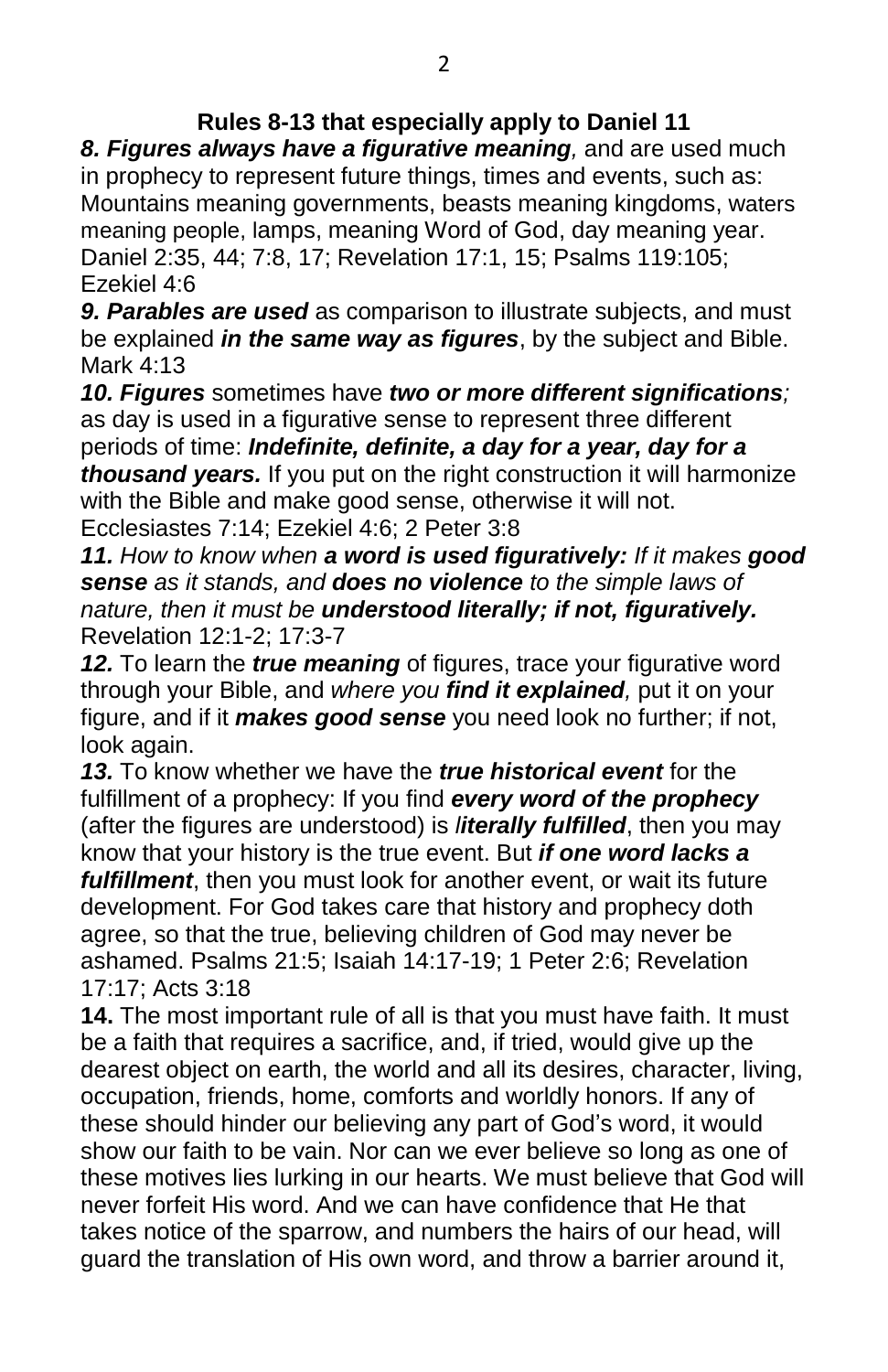and prevent those who sincerely trust in God, and put implicit confidence in His word, from erring far from the truth, though they may not understand Hebrew or Greek.

## **Law and Testimony**

"To the law and to the testimony: if they speak not according to this word, it is because there is no light in them." Isaiah 8:20

"I am thy fellow servant, and of thy brethren that have the testimony of Jesus: worship God: for the testimony of Jesus is the spirit of prophecy." Revelation 19:10

"When the books of Daniel and Revelation are better understood, believers will have an entirely different religious experience… When we as a people understand what this book [Revelation] means to us, there will be seen among us a great revival…" {Testimonies to Ministers, pg. 113-114}

# **Spirit of prophecy on:** *'Daniel and the Revelation'*

"*Patriarchs and Prophets*, *Daniel and the Revelation,* and *The Great Controversy* are needed now as never before. They should be widely circulated because the truths they emphasize will open many blind eyes." {Colporteur Ministry, 123, 1905}

## **Ministers, Students, Everyone!**

"Those who are *preparing to enter the ministry*, who desire to become successful students of the prophecies, will find '*Daniel and the Revelation'* an invaluable help. They need to understand this book. It speaks of past, present, and future, laying out the path so plainly that none need err therein. Those who will diligently study this book will have no relish for the cheap sentiments presented by those who have a burning desire to get out something new and strange to present to the flock of God. The rebuke of God is upon all such teachers… *The great, essential questions* which God would have presented to the people are *found in 'Daniel and the Revelation'.* There is found solid, eternal truth for this time. *Everyone* needs the light and information it contains… The truth for this time has been brought out in many books. Let those who have been dealing in cheap sentiments and foolish tests, cease this work and study *'Daniel and the Revelation'*… The interest in '*Daniel and the Revelation'* is to continue *as long as probationary time shall last*. *God used the author of this book as a channel through which to communicate light to direct minds to the truth.* Shall we not appreciate this light, which points us to the coming of our Lord Jesus Christ, our King?... The *students* in our schools should carefully study '*Daniel and the Revelation'*, so that they shall not be left in darkness, and the day of Christ overtake them as a thief in the night. I speak of this book